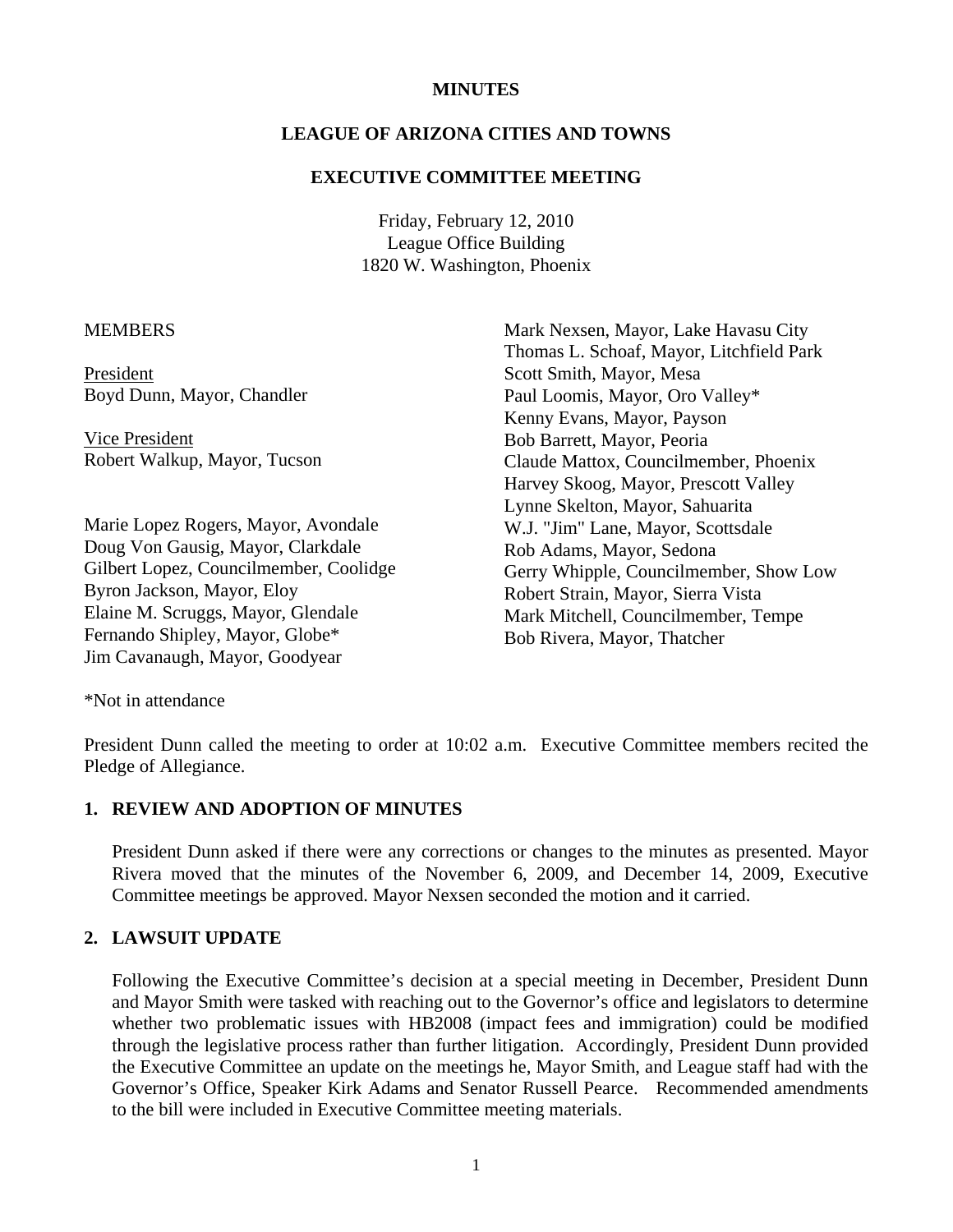President Dunn explained that the recommended changes were conservative and did not alter the purpose of the bill; rather, they were drafted to offer clarification for cities and towns. Both he and Mayor Smith said the there had been good dialogue and progress between the parties, noting that Speaker Adams understood the suggested changes to impact fees and would recommend that the homebuilder lobby accept the amendments as drafted by legislative counsel. Senator Pearce was also initially receptive to the amendments in regards to immigration, though the Senator later decided he would like to wait to hear the opinion of the Attorney General before taking any further action. President Dunn and Executive Director Ken Strobeck said it is unclear whether the Attorney General will issue an opinion on HB2008.

After the update, President Dunn noted that the Executive Committee had legal counsel, Tim Eckstein of Osborn Maledon Law Firm, present at the meeting and that the members had the option to go into Executive Session to discuss next steps regarding HB2008. Discussion ensued among members on whether to proceed with litigation, given the issues cities and towns may face in the current legislative session. President Dunn also informed members that there is one continuing lawsuit that was filed on the same basis as the League suit, and called on Director Strobeck to explain. Mr. Strobeck said that another group, the Arizona Education Association, had also filed a Superior Court lawsuit challenging the constitutionality of policy items that were included in a budget bill. However, this suit was over HB2011 and not HB2008, meaning that the League could not join that lawsuit, but may consider filing an amicus brief later in support of it. Director Strobeck also said the court did not issue a stay for HB2008 as requested, and accordingly, the bill went into effect in November 2009 as current law.

Mayor Barrett asked if the League could possibly run into the issue of laches if the Committee decided to wait to file a suit. President Dunn and Mr. Eckstein said this would not be an issue given the ongoing negotiations, and the trail President Dunn and the League had been keeping of the meetings with the Legislature and Governor's Office. Mayor Scruggs clarified for new members that the Executive Committee had run into the issue of laches in its previous lawsuit against the state, explaining why the Committee was addressing it now.

Some members voiced concern over problems that may arise as a result of not continuing with the lawsuit. Mayors Rivera and Lopez Rogers, and other members expressed interest in focusing on the constitutionality of HB2008, which included policy-related items in a Budget Reconciliation Bill. Executive Committee members did not want to set a precedent by not filing, though some were apprehensive about any possible chilling effect the lawsuit could have on future relations with the Legislature. After further discussion, Mayor Cavanaugh made a motion that President Dunn, Mayor Smith and League staff continue dialogue with the Governor's Office and Legislature regarding HB2008, but not file a lawsuit at this time. Mayor Adams seconded the motion. President Dunn made a note to welcome any other Executive Committee members who wish to join in the negotiations at the Capitol, and said that members' involvement was critical for moving these talks forward. Mayor Smith also stressed the importance of the relationship between elected officials.

Councilmember Mattox made a substitute motion to Mayor Cavanaugh's motion to simply table the action of the lawsuit, rather than remove the possibility of a lawsuit altogether in the future. Specifics of the motion were discussed among Executive Committee members, with the final outcome being Mayor Cavanaugh re-stating and further clarifying his motion, to say that members of the League continue their dialogue with the Governor's Office and the Legislature regarding concerns over HB2008, but at this time not file a lawsuit on behalf of the League of Arizona Cities and Towns. Mayor Adam's seconded the motion. Councilmember Mattox's substitute motion was withdrawn.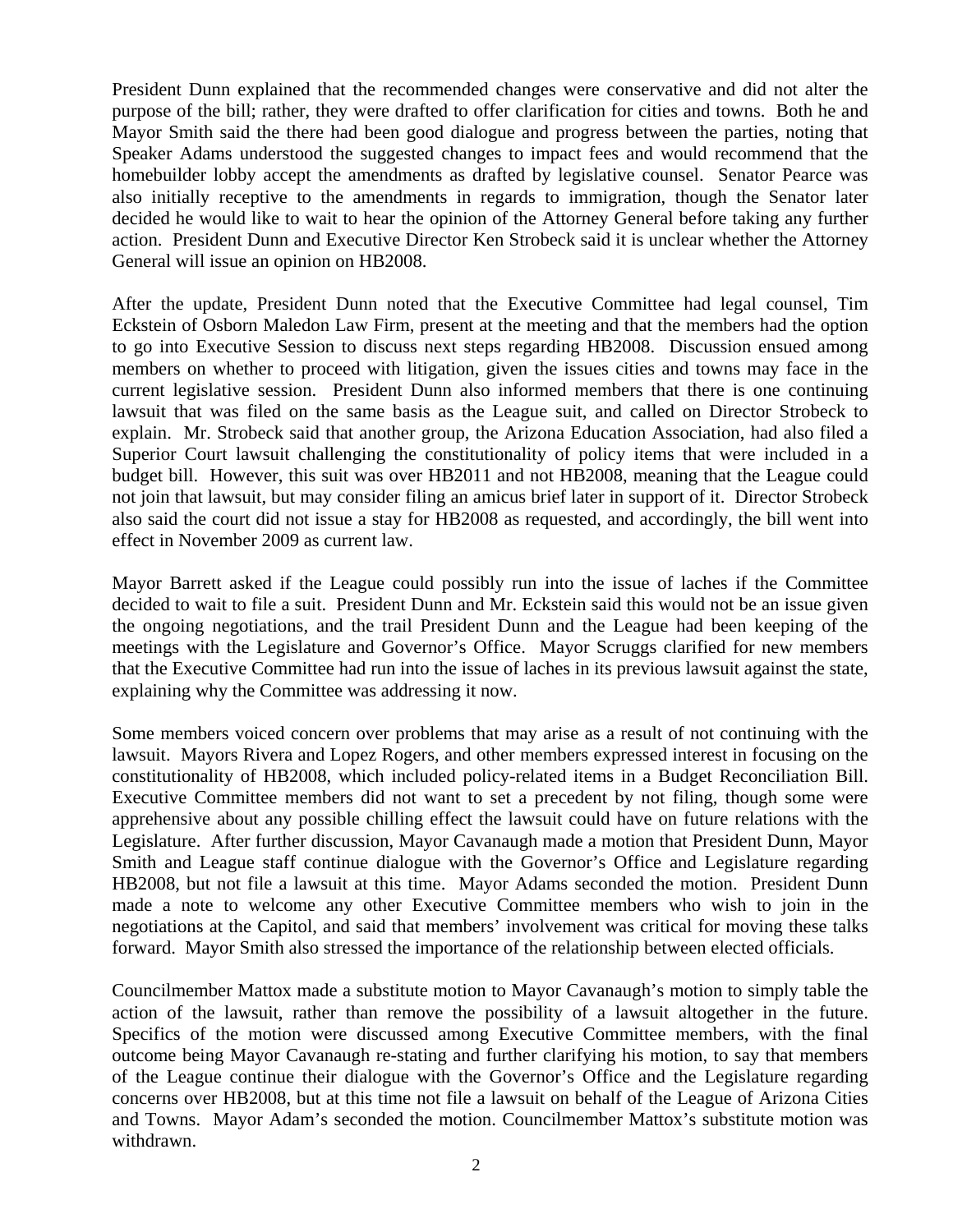Mayor Scruggs and other members emphasized the importance of keeping a record of any dialogue moving forward. Councilmember Mattox suggested a report be made before the next Executive Committee meeting to update the members on any progress. President Dunn recommended a review of the status in 30 days. Members of the Executive Committee supported the proposed timeline and discussed sending a letter to request the Attorney General to issue an opinion on the suit. Mayor Evans called for the question of the motion as amended. President Dunn took the vote and the motion passed unanimously.

# **3. LEGISLATIVE REPORT/BUDGET UPDATE**

President Dunn then called for the Legislative Report. League Legislative Director Jeff Kros noted that the Governor issued a Call for the Sixth Special Session to occur concurrently with the  $49<sup>th</sup>$ Second Regular Session. Following the Call, the Senate took bi-partisan action on the entire budget bill package, which included:

- SB 1001 statewide special election
- · SB 1002 budget reconciliation, appropriations, education
- SB 1003 revenue bonds, lease-purchase finance
- SB 1004 state lottery, authorization
- · SB 1005 standard deduction, nonresidents, prorate
- SCR 1001 temporary sales tax, repeal

Mr. Kros also noted that the House has opted to take incremental steps on this budget package, approving SCR 1001, SB 1001, SB 1003, SB 1004, and SB 1005. Mr. Kros said the temporary sales tax referral for the May ballot was the most noteworthy item to come out of this Special Session. He also mentioned that publicity pamphlet statements are due by February 25, 2010, if members of the Executive Committee would like to opine on that issue. He said the Legislature also enacted the new Lottery in the Sixth Special Session, which extends the Arizona Lottery for 25 years. Mr. Kros mentioned that in the session, the House amended and approved SB 1002. The amendment linked language from HB 2250, the Arizona Jobs Recovery Act sponsored by Speaker Kirk Adams, to SB 1002 regarding state budget reductions and education rollovers. The Senate did not vote on the amended version SB 1002. Instead both chambers adjourned *sine die*.

Additionally, Mr. Kros updated the Executive Committee on a series of public records and transparency bills being introduced during the 49<sup>th</sup> Second Regular Session. The bills seek to require all local governments, (including municipalities, counties, school districts, etc.), to upload every financial transaction into a searchable database, no matter the technical logistics of the project. He noted that the League is working with Representative Steve Montenegro and other bill sponsors to vet administrative feasibility and other implications of this concept. On the issue of photo radar, there are a series of bills this session that seek to change the administration of the state's photo radar program or eliminate it altogether. While the intent of the Legislature is the state contract, bill language may impact local contracts as well.

Mr. Kros said the League is also working on the issue of impact fees. HB 2249 municipal development fees; refunds, requires cities to issue refunds to the home builder if a project that levied impact fees is not built within seven years of the initial imposition of the impact fee. HB 2259 development fees; proportional share, requires that the fee be proportionate to distributing the share of infrastructure costs between new development and existing residents.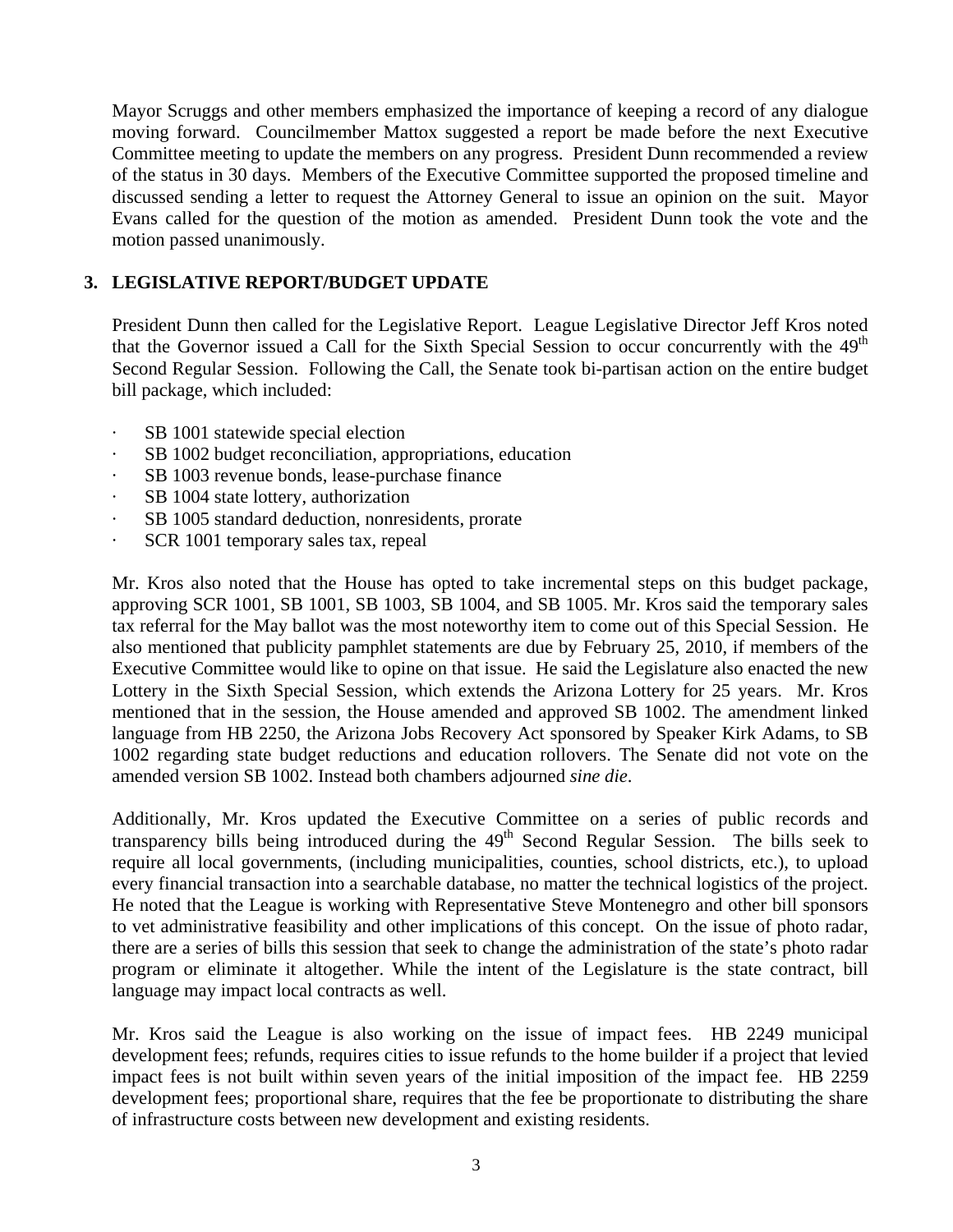Mr. Kros also updated the Executive Committee on Senate Bill 1070, which deals with immigration and is sponsored by Senator Russell Pearce. It is considered another attempt to get local law enforcement to enforce federal immigration law. It also contains a private right of action against any city that a person believes is operating as a "sanctuary city." It passed its initial committee. Mr. Kros said that the League will continue to try and work with the sponsor to see if we can amend this bill. There is a companion bill in the House.

He continued onto the set of issues regarding tax collection. House Bill 2512 municipal taxes; auditors and collectors, sponsored by Representative Rick Murphy prohibits cities and towns from using private, third-party entities from performing certain tax administration, auditing and collection functions. Another bill of concern is HB 2407, which is a measure to make cities and towns raise all sales taxes across the board, versus a classification at a time. The League opposes these measures.

Mr. Kros concluded his update, saying that at this time in the session, there have not been any bills to threaten revenue sharing. President Dunn then called on Executive Director Ken Strobeck for any additional items he may have for the legislative update. Mr. Strobeck thanked members for reaching out to their delegations to encourage them to oppose problematic bills when the League sends out alerts, as it did for HB2407. Mr. Strobeck also updated the Executive Committee on additional bills regarding eminent domain. Senate Bill 1362 eminent domain, attorney fees, interest, outlines conditions in which the court may award reasonable costs and attorney fees, with interest, to the defendant in eminent domain cases. Also, Senate Bill 1365 eminent domain, disclosure, violation, expands the timeline in which a government entity must notify a property owner the property is subject to condemnation from 20 days to 120 days. The bill also prohibits benefit from an improvement on the property from being deducted from the amount compensated.

In closing, Mr. Strobeck briefed Executive Committee members on a possible alternative budget proposal that is floating around and is a more bi-partisan effort to deal with the state budget crisis. Representative Bill Konopnicki has been a voice of support for this measure. It is unknown if the proposal will go anywhere.

# **4. ADOPTION OF FY10-11 DUES**

President Dunn called on Mr. Strobeck for an update on the proposed FY10-11 League dues. He said that the League is recommending a 5 percent reduction in dues, in light of the current economic situation cities and towns are facing. Mayor Rivera made a motion to accept the League dues as presented at a 5 percent decrease; Mayor Smith seconded the motion and it carried.

# **5. SITE SELECTION FOR FUTURE ANNUAL CONFERENCES**

President Dunn recognized Matt Lore, Communication and Education Director, for a report on future site selections for the League Annual Conference. Mr. Lore shared with the Committee the League's recommendations for the 2012 and 2013 conferences, which are the Hyatt Gainey Ranch in Scottsdale and the Hilton El Conquistador Resort in Oro Valley, respectively. Pending the approval of the Executive Committee, Mr. Lore said that League staff would finalize contracts with these hotels for the 2012 and 2013 conferences. Mayor Lane said that he welcomed the recommendation of Scottsdale as the host city for the conference in 2012, if the Hyatt Gainey Ranch were to be selected. Mr. Lore mentioned that Mayor Loomis had called the League and said he also supports the recommendation of the 2013 conference in Oro Valley.